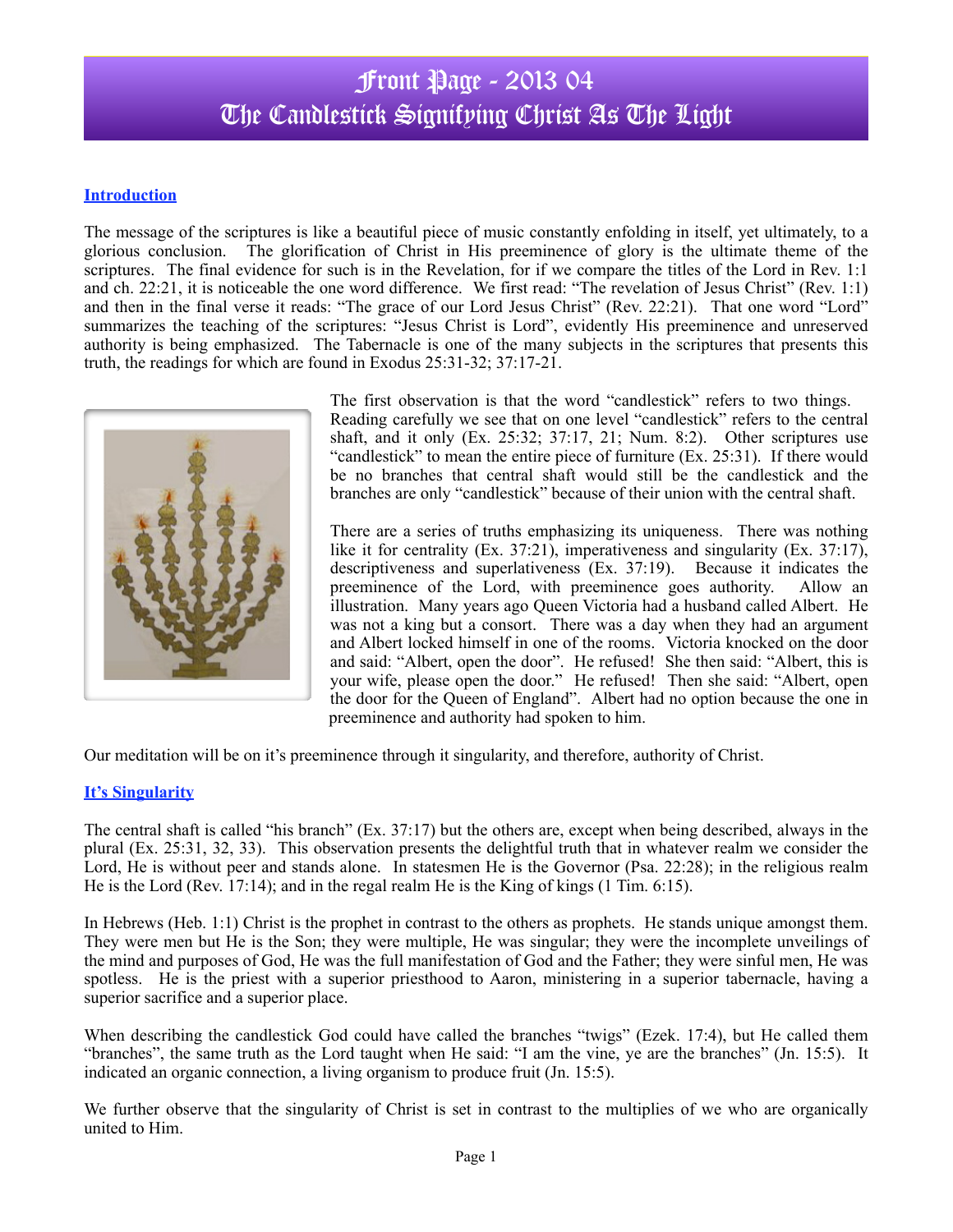- a) Christ is a priest, we are priests:
	- i) "Seeing then that we have a great high priest, that is passed into the heavens, Jesus the Son of God, let us hold fast our profession." (Heb. 4:14)
	- ii) "Called of God and high priest after the order of Melchisedec." (Heb. 5:10)
	- iii) "Wherefore, holy brethren, partakers of the heavenly calling, consider the Apostle and High Priest of our profession, Christ Jesus." (Heb. 3:1)
- b) Christ is a Priest, but we are a kingdom of priests or a priesthood.
	- i) "And hath made us kings and priests unto God and his Father; to him be glory and dominion for ever and ever. Amen." (Rev. 1:6)
- c) Christ is King but we are kings.
	- i) "And he hath on his vesture and on his thigh a name written, KING OF KINGS, AND LORD OF LORDS." (Rev. 19:16)
	- ii) "And hath made us kings and priests unto God and his Father; to him be glory and dominion forever and ever. Amen." (Rev. 1:6)
- d) Christ is the Son but we are sons.
	- i) "Then they that were in the ship came and worshiped him, saying, Of a truth, thou art the Son of God." (Matt. 14:33)
	- ii) "But as many as received him, to them gave he power to become the sons of God, even to them that believe on his name."  $(In. 1:12)$
	- iii) "For as many as are led by the Spirit of God, they are the sons of God." (Rom. 8:14)
	- iv) "Behold, what manner of love the Father hath bestowed upon us, that we should be called the sons of God: therefore the world knoweth us not, because it knew him not." (1 Jn. 3:1)
- e) Christ is the Light but we are lights.
	- i) "Then spake Jesus again unto them, saying, I am the light of the world: he that followeth me shall not walk in darkness, but shall have the light of life." (Jn. 8:12)
	- ii) "That ye may be blameless and harmless, the sons of God, without rebuke, in the midst of a crooked and perverse nation, among whom ye shine as lights in the world." (Phil. 2:15)
- f) Christ is the Living stone and we are living stones.
	- i) "To whom coming, as unto a living stone, disallowed indeed of men, but chosen of God, and precious." (1 Pet. 2:4)
	- ii) "Ye also, as lively stones, are built up a spiritual house." (1 Pet. 2:5)
- g) Christ is the Fellow but we are fellows.
	- i) "Awake, O sword, against my shepherd, and against the man that is my fellow, saith the Lord of hosts." (Zech. 13:7)
	- ii) "Thou hast loved righteousness, and hated iniquity; therefore God, even thy God, hath anointed thee with the oil of gladness above thy fellows." (Heb. 1:9)
- h) Christ is the Chief shepherd but men are shepherds.
	- i) "Now the God of peace, that brought again from the dead our Lord Jesus that great Shepherd (poimen) of the sheep." (Heb. 13:20)
	- ii) "And He gave some, apostles; and some, prophets; and some, evangelists; and some, pastors and teachers (poimen)." (Eph. 4:11)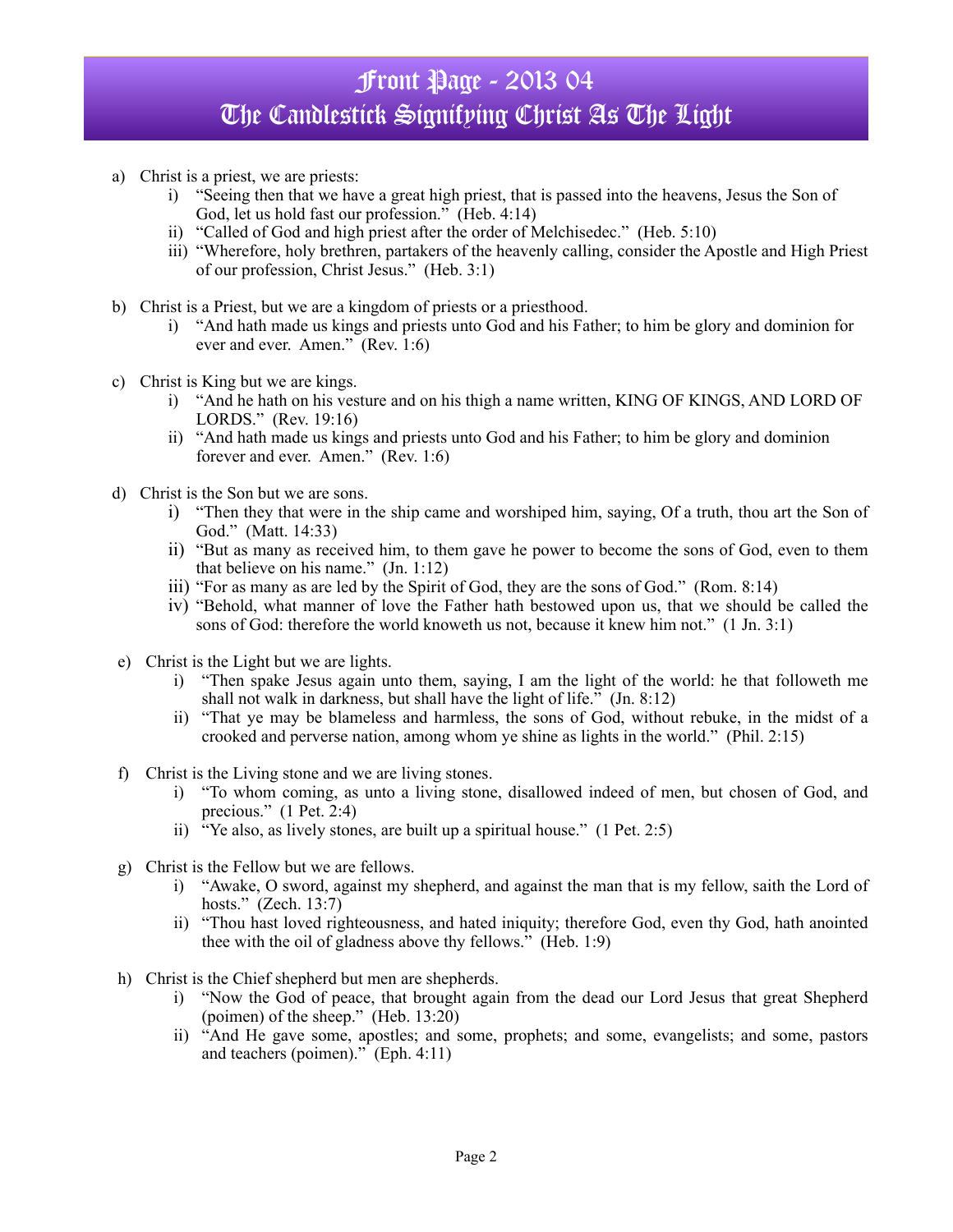Because of His singularity, as the Light His adjudications and authority stand supreme.

This man who as the Light is exclusively brightness of glory, (Heb. 1:3), He alone is the Eliminator of all confusion and darkness. He will expose every distortion of spiritual error with a view to us changing our behaviors , etc., to be in conformity to His character.

#### **Christ As The Light Exposes Distortion**

| <b>He Exposes</b>                                                                      | Reference                                                                                                                                                                                                                                                                                                                                                                                                                                                                                                                                                                                                                                                                                                             |
|----------------------------------------------------------------------------------------|-----------------------------------------------------------------------------------------------------------------------------------------------------------------------------------------------------------------------------------------------------------------------------------------------------------------------------------------------------------------------------------------------------------------------------------------------------------------------------------------------------------------------------------------------------------------------------------------------------------------------------------------------------------------------------------------------------------------------|
| The error or man's thinking that<br>physical relationships means spiritual<br>freedom. | "Then said Jesus to those Jews which believed on him, If ye<br>continue in my word, then are ye my disciples indeed; And ye shall<br>know the truth, and the truth shall make you free Verily, verily,<br>I say unto you, Whosoever committed sin is the servant of sin.<br>If the Son therefore shall make you free, ye shall be free indeed. I<br>know that ye are Abraham's seed; but ye seek to kill me, because<br>my word hath no place in you." (Jn. 8:31-37)                                                                                                                                                                                                                                                  |
| Man's motives and His hypocritical<br>spirituality.                                    | "Take heed that ye do not your alms before men, to be seen of<br>them: otherwise ye have no reward of your Father which is in<br>heaven. Therefore when thou doest thine alms, do not sound a<br>trumpet before thee, as the hypocrites do in the synagogues and in<br>the streets, that they may have glory of men. Verily I say unto you,<br>They have their reward. But when thou doest alms, let not thy left<br>hand know what thy right hand doeth: And when thou prayest,<br>thou shalt not be as the hypocrites are: for they love to pray<br>standing in the synagogues and in the corners of the streets, that<br>they may be seen of men. Verily I say unto you, They have their<br>reward." (Matt. 6:1-5) |
| The inconsistency of profession of<br>living for eternity when living for<br>time.     | Lay not up for yourselves treasures upon earth, where moth and<br>rust doth corrupt, and where thieves break through and steal: But<br>lay up for yourselves treasures in heaven, where neither moth nor<br>rust doth corrupt, and where thieves do not break through nor<br>steal: For where your treasure is, there will your heart be<br>also." (Matt. 6:19-21)                                                                                                                                                                                                                                                                                                                                                    |
| Man's false ideas of separation,<br>confusing it with isolation.                       | Israel was to be a light to the nations (Isa. $49:3$ , 6), but they were<br>religious separatists. They found fault when the Lord ate with<br>publicans and sinners: "As Jesus sat at meat in the house, behold,<br>many publicans and sinners came and sat down with him and his<br>disciples. And when the Pharisees saw it, they said unto his<br>disciples, Why eateth your Master with publicans and sinners?<br>(Matt. 9:10-11). "The Pharisees and scribes murmured, saying,<br>This man receiveth sinners, and eateth with them" (Lk. 15:1-2).<br>There were separations in the house.                                                                                                                        |